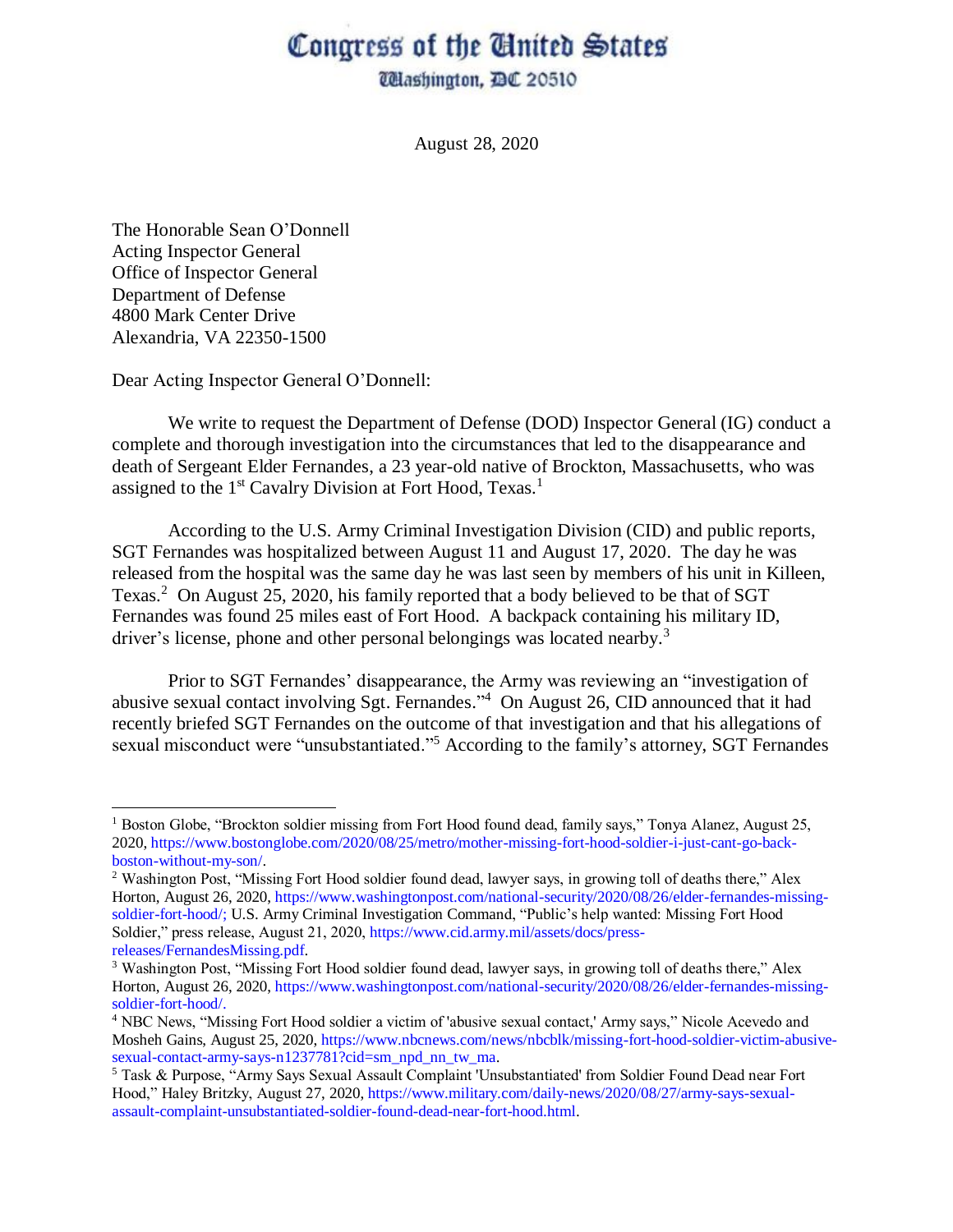was "bullied" and "hazed" for reporting abusive sexual contact.<sup>6</sup> We are also disturbed by reports that while SGT Fernandes was missing, his family "chastised the Army's investigation" and "said the Army took too long to get the public involved." <sup>7</sup>

We are heartbroken by SGT Fernandes' death. As Members of Congress representing SGT Fernandes and his family, we demand a full and transparent investigation into the circumstances of his death, including allegations of abusive sexual contact, bullying, and retaliation. We also ask you to investigate the Army's response to SGT Fernandes' disappearance and whether Army leaders kept the Fernandes family appropriately informed about the search for their missing relative until he was found on August 25.

We must do more than grieve the loss of SGT Fernandes—we must seek justice and answers for his family. That starts with a full and complete investigation.

Thank you for your attention to this matter.

Sincerely,

 $\mu$ 

Elizabeth Warren United States Senator

 $\sim$  one of  $\sim$ 

Stephen F. Lynch Member of Congress

 $\Box$ 

Joseph P. Kennedy, III Member of Congress

 $\overline{\phantom{a}}$ 

Columb & Marker Edward J. Markey

United States Senator

ums . Me forum James P. McGovern

Member of Congress

 $\overline{\phantom{a}}$ 

Lori Trahan Member of Congress

<sup>6</sup> Task and Purpose, "Soldier missing from Fort Hood was 'bullied' after reporting sexual assault, lawyer says," Haley Britzky, August 25, 2020, [https://taskandpurpose.com/news/army-missing-elder-fernandes-sexual-assault.](https://taskandpurpose.com/news/army-missing-elder-fernandes-sexual-assault)

<sup>7</sup> Washington Post, "Missing Fort Hood soldier found dead, lawyer says, in growing toll of deaths there," Alex Horton, August 26, 2020[, https://www.washingtonpost.com/national-security/2020/08/26/elder-fernandes-missing](https://www.washingtonpost.com/national-security/2020/08/26/elder-fernandes-missing-soldier-fort-hood/)[soldier-fort-hood/.](https://www.washingtonpost.com/national-security/2020/08/26/elder-fernandes-missing-soldier-fort-hood/)